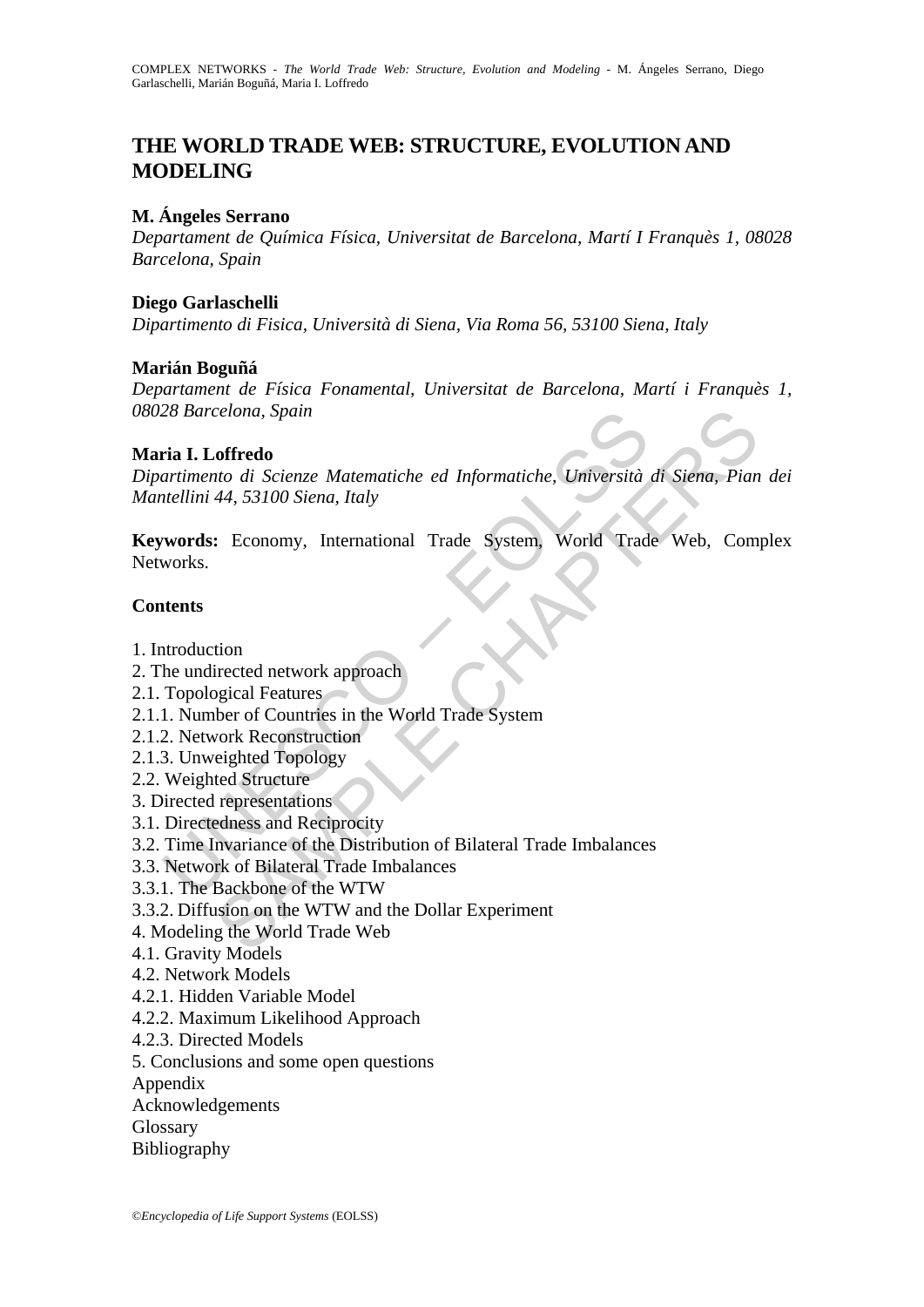#### Biographical Sketches

#### **Summary**

Extract information from the *W*, the inconsisted when the *n* and substitutivial structural organization and which are likely to be origin<br>tural constraints. Although these results have been obtained receively short perio monialation from the wive, and to uscurimmate winch piperials sign<br>intructural organization and which are likely to be originated by chance<br>constraints. Although these results have been obtained recently, and duri<br>hort per The World Trade Web (WTW) is the complex network representation of the international trade system that allows an analysis at the large scale from an interdisciplinary approach. Countries are represented as nodes and commercial relations between them as links. The network representation offers a new level of description that goes beyond the country-specific analyses used in more traditional economic studies of trade. In particular, it makes possible the analysis of the indirect trade interactions among world countries. In this line of research, several tools and methodologies that have been recently developed for the analysis of any type of networks can be exploited to extract information from the WTW, and to discriminate which properties signal a nontrivial structural organization and which are likely to be originated by chance or structural constraints. Although these results have been obtained recently, and during a relatively short period of time, they have already established various robust empirical signatures of the international trade network. In some cases, these "stylized facts" turn out to be stable in time, while in others they highlight previously unrecognized changes in the system. We present a self-contained description of these advances. After a general introduction to the international trade system, we describe the possible representations of the WTW that have appeared in the literature, from its purely topological properties to its weighted structure and directionality, and the added levels of understanding they convey. We then describe various models that have been proposed to reproduce the empirical properties of the WTW, from more traditional "gravity models" which predict expected trade volumes but cannot reproduce the topology of the web, to recent network-inspired models that succeed in explaining the observed complexity of the network at a topological level. We finally discuss some open questions for future research on the world trade system as a complex network.

### **1. Introduction**

Human societies are complex systems of individuals organized in different characteristic infrastructures. All of those, from cultural or political to scientific or economic, are interrelated forming a conglomerate that takes collective behavior beyond a mere superposition of individual activities. However, we are just starting to understand the need to develop techniques and methodologies that would allow us the necessary understanding of societies as a whole. For the moment, reductionist approaches which isolate specific social structures or patterns of interaction -complex enough on their own- dominate and have produced the valuable results we have at hand today.

In this compartmentalized panorama, one of the fundamental infrastructures of social organization is economy. It includes all systems of production, exchange and consumption of goods and services within local regions, or between countries in the world or other supranational areas. Many factors, including history, level of technological development and wealth, geographical location or political treaties impact modern economies, which specific elements are commonly aggregated in two separate blocks: the real economy, that concerns labor, production or trade, and finance, that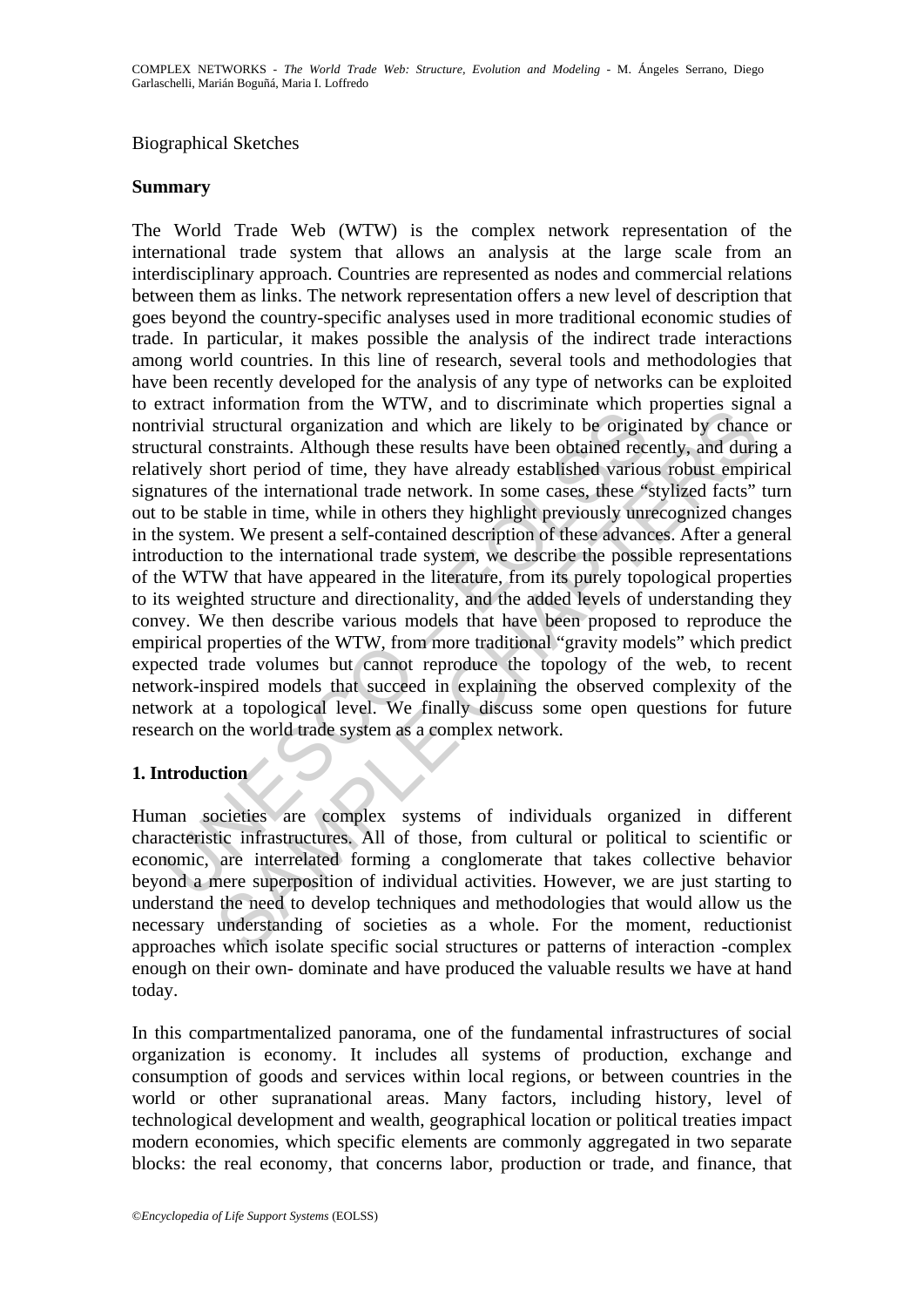includes debt and investment. There is a vast literature covering both fields, from the seminal works of Adam Smith in the eighteenth century to the ideas in the twentieth century of John M. Keynes and the post-Keynesians.

Zooming in on the basic mechanisms of the real economy, a fundamental form of economic interaction is trade that in most countries represents a significant share of their gross domestic product (GDP). At the international level, countries exchange goods and services usually through the structure of a market. Economies import or buy assets from other countries and at the same time export or sell to them. These transfers require a transmission infrastructure and have grown parallel to the development of communication between human groups from prehistoric times. Both have evolved boosted by waves of globalization, periods when a complex series of closely intertwined changes have dramatically increased the interactions and interdependences between an increasing number of people and human organizations in disparate geographic regions. These changes, when applied to the international economic order, refer to the presence of an intricate network of economic partnership among an increasing number of countries.

Extramely many and the methematical methematical methematical methematical methematic methematic readers are internations are applied regions. These changes, when applied to the internations r to the presence of an intrica Examples have transmitted mumchass the interactions and microespinore in increasing number of people and human organizations in dispersions. These changes, when applied to the international economic per regions. These cha In terms of trade, two waves of globalization are identified in recent history and correspond to processes of decolonization and breaking of technical barriers inducing downturns in costs and time expenditures. The first wave is roughly identified from 1870 until the beginning of World War I and was related to lowered costs for transportation of materials and goods triggered by the Industrial Revolution, with steam power encouraging the expansion of railroad networks and oceanic routes and the telegraph connecting the two sides of the Atlantic. The second wave, from 1960 to the present -there is no complete agreement whether a third, middle wave has occurred- is intimately related to ease of exchange of information and ideas facilitated by the Information Technology Revolution, which is causing communications costs to drop dramatically at the same time that information management capabilities are exploding.

As a result of those globalization processes, the large-scale organization of the world economies exhibits nowadays a high level of local heterogeneity and of global interdependency at the same time. In this scenario, the relevance of trade goes beyond a mere exchange of goods and services. On the one hand, commercial trade flows are indeed highly correlated with other types of cross-country economic interactions -flow of services, financial assets, workers, etc.- and so stand as a good indicator for more general economic relations. On the other, and leaving aside technological, cultural and other non-economic social aspects that interplay with trade, feedback mechanisms operate between international trade and other economic variables such as production, investment, debt, or currency prices. Trade plays a central role as one of the most important interaction channels between states. It can act, for instance, as a substrate for the transmission of economic policies, cycles, and shocks like the 1997 Asiatic crisis, which shows how economic perturbations originated in a single country can somehow propagate globally in the world. This is in line with the idea of the world becoming a global village. In a broad sense, this implies that the collapse of the barriers in human communication allows that incidences in one part of the system affect all the rest.

Therefore, it seems natural to analyze the international trade system from a global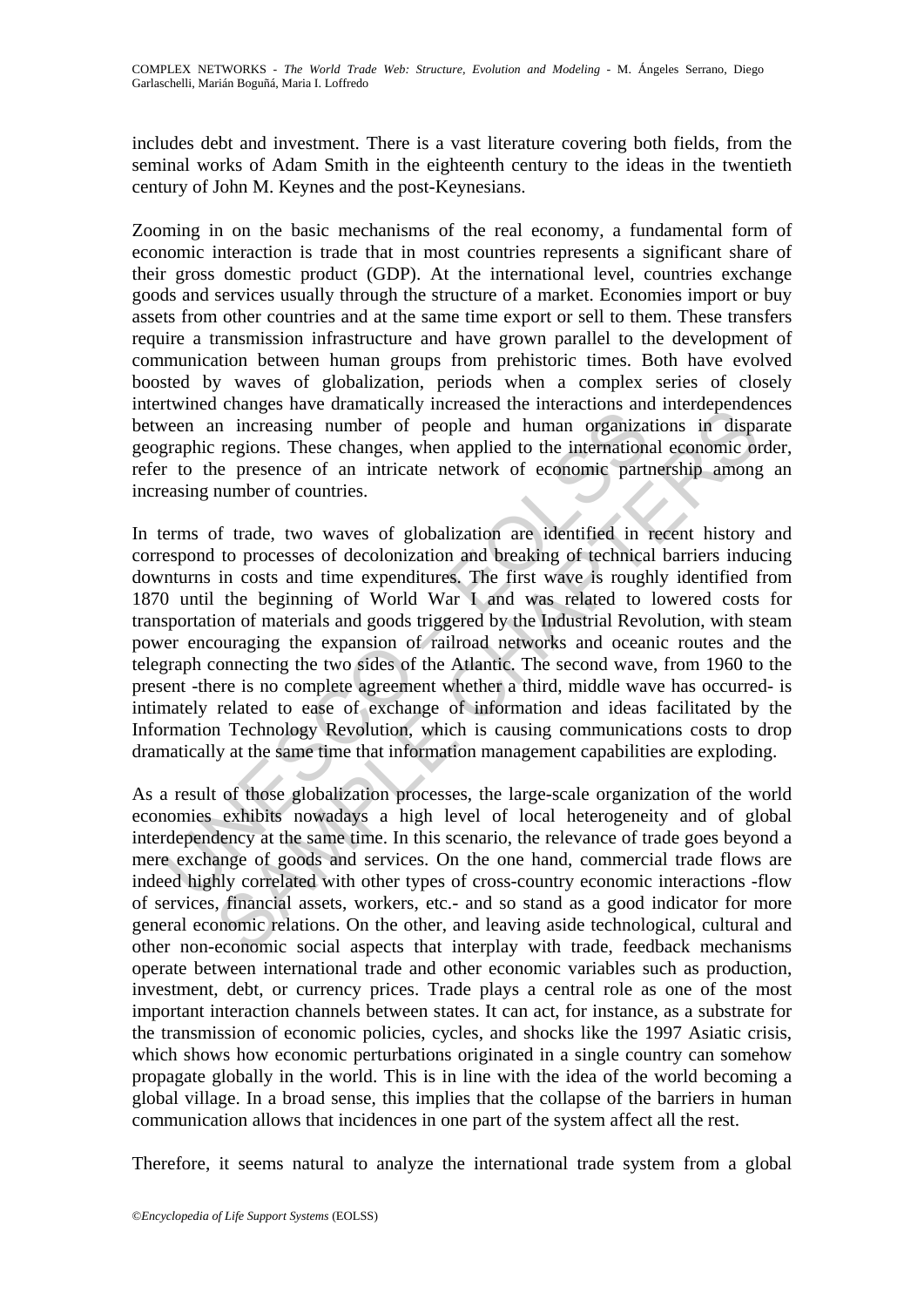perspective taking into account every country and its trade relationships regardless of its size or wealth. This is in contrast to traditional analyses of international commerce that have been based on local approaches. These have focused, with a few exceptions, on bilateral trade exchanges, commercial relations between pairs of countries. However, the large size and the entangled connectivity pattern characterizing the international trade organization points out to a complex system, whose properties depend on its global structure. Although economic or political institutions can have an impact in local regions, at the large scale the world trade web resembles other complex self-organized systems, which evolve without the intervention of any centralized control that regulates its growth or performance. At this scale, an integrative interdisciplinary framework coming from complex networks science considers the set of all exchanges in the system as a whole and has proven to be successful in uncovering the relation between local and global emerging features and in providing insight into some of the global properties and evolution of the international trade system.

and one spend to the internal and the search of the search of the search of the international trade system.<br>
thin the complex network representation, countries correspond to the skettion of the unrelations have been used i gig readures and in proving insignt mito solite of the giobal properties<br>of the international rade system.<br>
complex network representation, countries correspond to nodes and<br>
are complex network representation, countries c Within the complex network representation, countries correspond to nodes and trade relationships among them to links. As a tool of visualization, graphs of bilateral trade relations have been used in recent years to help analyze gravity models, often proposed to account for the world trade patterns and their evolution. However, the importance of the complex network approach goes beyond the auxiliary character of visual representations and introduces new interdisciplinary methodologies for the analysis of the world trade web at the large scale. As specific examples, the effects of one economy on another can be assessed more reliably based on the complete set of complex interactions that interwove the whole system, and correlations between the income of countries measured by their Gross Domestic Product (GDP) and their role as net producers or net consumers can be explored. From a more general perspective, the complex network approach suggests that the evolution of the WTW is guided by collective phenomena, and that self-organization plays a crucial role in structuring its heterogeneities and its hierarchical architecture.

The next sections present a review of the world trade web as a complex network. Various representations of the network are possible. The simplest approach is to consider it as undirected, which amounts to ignore the directionality of trade. This representation can either discard the volume of trade, in which case one has an unweighted undirected network, or take trade volume into account, so that a weighted undirected network is obtained. Such undirected approaches already reveal a non-trivial and heterogeneous organization, which is discussed in Section 2. More refined descriptions focus on the direction of trade. In the unweighted case, this highlights peculiar patterns in the reciprocity of trade relationships. In the weighted case, the directionality of exchanges reveals a strong heterogeneity in the magnitude of the different bilateral trade relations and their asymmetry. Directed approaches are reviewed in Section 3. In Section 4 we present a series of attempts that have been made to model the observed properties of the network. These are essential issues in the understanding of the interplay between the underlying structure and the principles that rule the functional organization and evolution of the world trade web. Finally, we list some open questions for future research on the international trade network in Section 5 and make our concluding remarks in Section 6.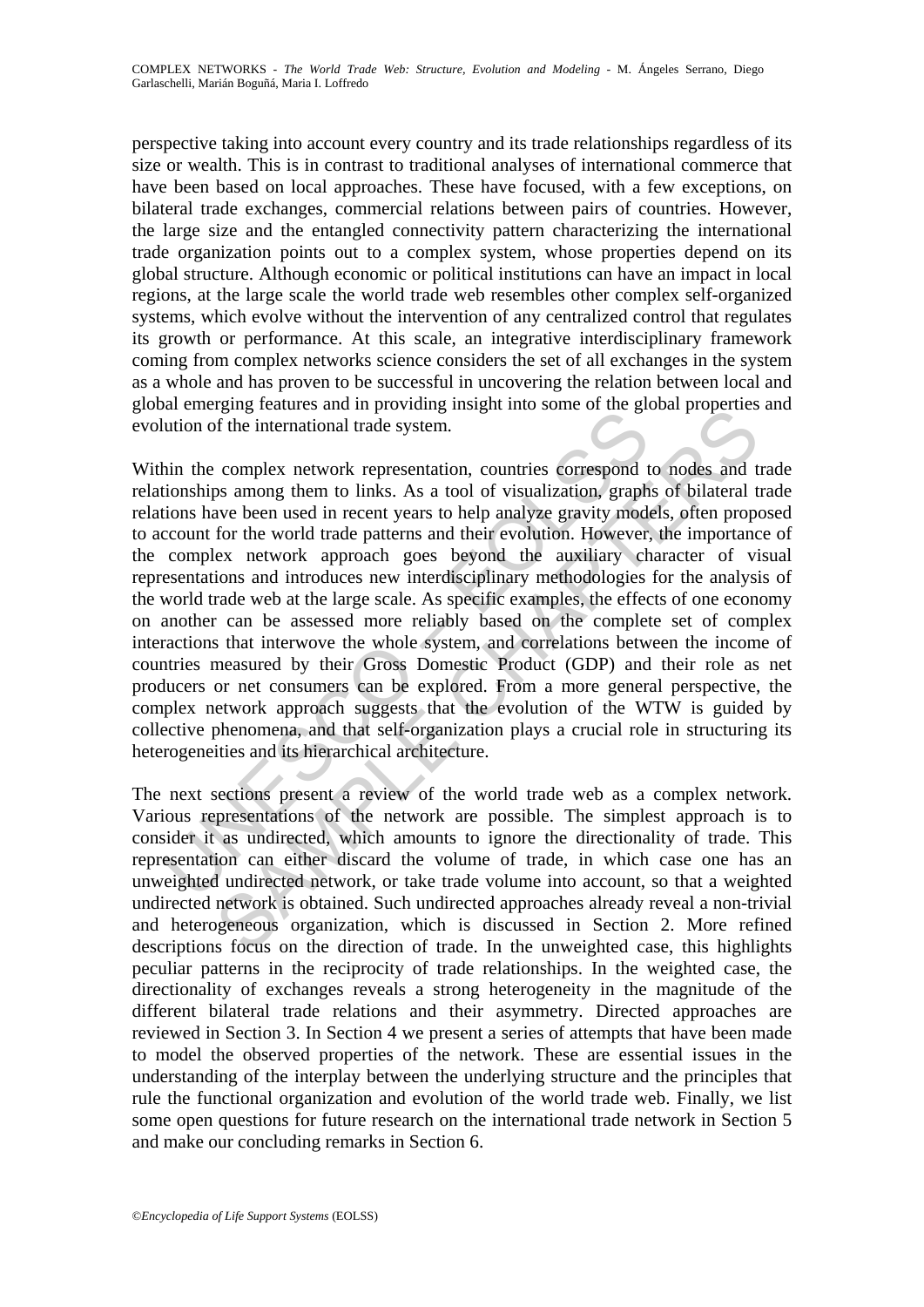# **2. The Undirected Network Approach**

Complex networks are ubiquitous in nature and among manmade systems. Examples range from intra-cell networks –gene regulatory, metabolic, protein interaction, signal transduction networks…- or inter-cell networks –nervous systems and brains, tissueswhere cell functionality is sustained by the network structure, to technological webs – the Internet, the world wide web, wireless communication networks…- where topology determines the system's ability to transmit information, or to social networks of interacting individuals. Over the last years, complex networks have been the subject of an intense research activity both on empirical and theoretical grounds that have set the grounds for complex network science.

shows are stated to a target narrow of the method of the angle mathemolar contents of the signalize and give place to emerging phenoment of regular lattices neither completely random. Their structure list of them share a Everyons are studied to a particular or earlier and and the studied by mominis and studied by a studied that tell-organize and give place to emerging phenomena. Real netween em share a set of universal topological feature Complex networks are structures of a large number of elements linked by nonlinear interactions that self-organize and give place to emerging phenomena. Real networks are not regular lattices neither completely random. Their structure lies in between and most of them share a set of universal topological features despite belonging to very different domains. Typically, networks show the following properties: scale-free (SF) degree distribution  $P(k) \sim k^{-\gamma}$  with  $2 < \gamma \leq 3$ , where the degree k is defined as the number of nearest neighbors of a node; the small-world property, which states that the average path length between any pair of vertices counted as the number of intermediate neighbors grows at most logarithmically with the system size; and a high clustering coefficient, that is, the neighbors of a given vertex are interconnected with high probability; in addition, degree-degree correlations that account for the probability that a vertex of degree *k* is connected to a vertex of degree *k*′ and is said assortative if highly connected vertices tend to attach to other highly connected vertices (characteristic of social networks, such as scientific collaboration networks), and disassortative if conversely highly connected vertices tend to attach to poorly connected ones (technological networks such as the Internet).

As we describe below, the empirical characterization of the international trade system as a graph built upon the trade relationships between different countries in the world displays the typical properties of most complex networks. It has a broad degree distribution, where most countries have a low number of connections while just a few trade with nearly all the system; it is a small-world, so that each pair of countries is very close in topological distance; it displays a decreasing degree-dependent clustering coefficient, signaling that countries trading with a well connected one are poorly interconnected among them, and it presents degree-degree correlations between different vertices, with high-degree countries connecting preferentially to low-degree ones. All these properties make the world trade web a complex network, which is far from being well described through a classical description.

# **2.1. Topological Features**

The WTW is customarily constructed from databases (see Section I in Appendix) detailing the import and export exchanges of merchandizes between pairs of countries in the world. Imports correspond to goods brought into one country typically from being bought to another country, and provide domestic consumers with foreign production. In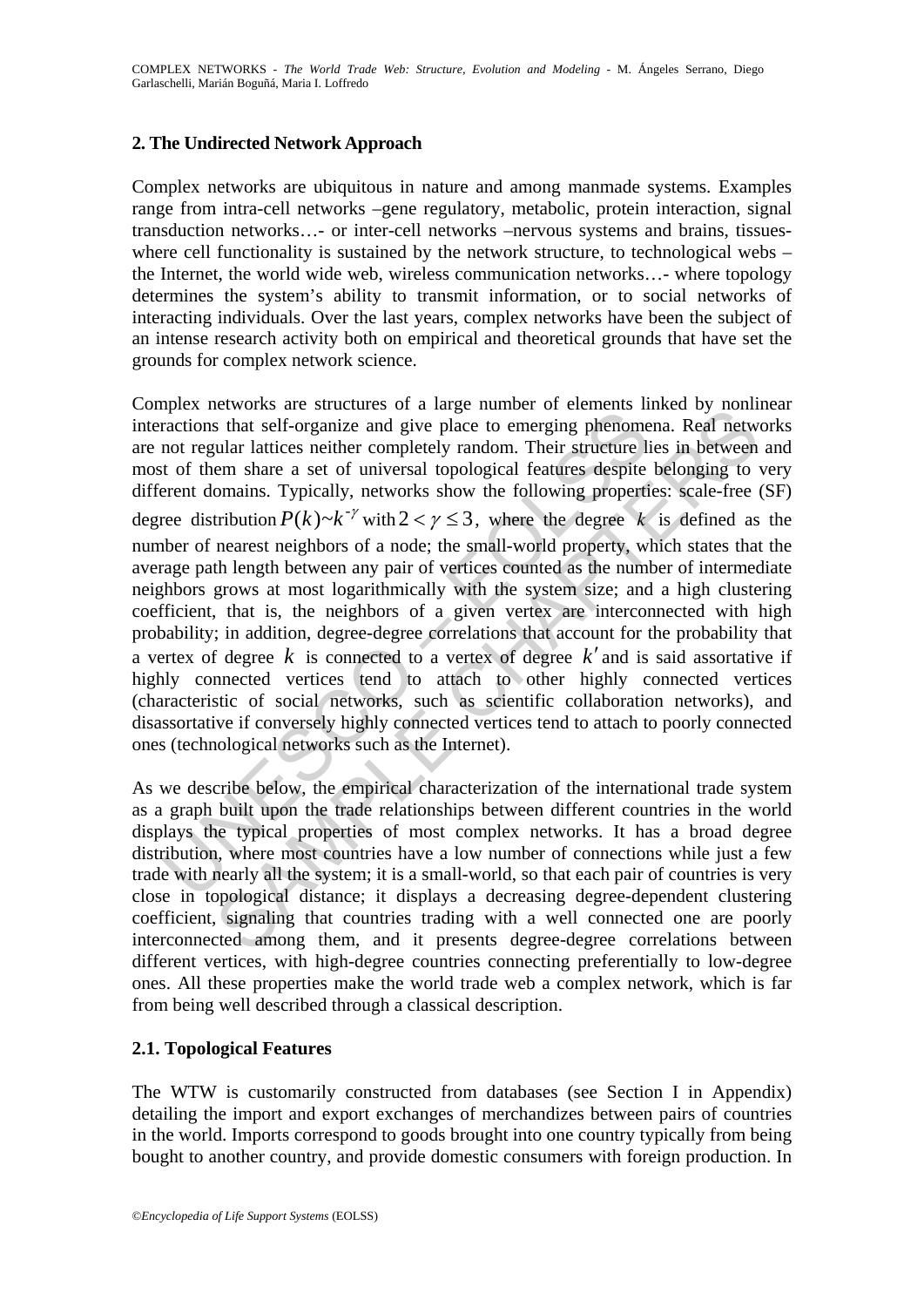its turn, exports correspond to goods from one country brought into another country typically from being sold, and provide foreign consumers with domestic production. Therefore, exports render an inflow of money into the country while imports generate an outflow. Notice that the same commercial exchange between two countries would be at the same time an importation for one of them while an export for the other, and that one country can simultaneously have import and export exchanges with another.

### **2.1.1. Number of Countries in the World Trade System**

The number of countries in the world trade system has been increasing during the last century (see Figure 1). The progressive crumbling of the Imperial Colonies during the sixties and seventies, and the former Soviet Union could basically explain this fact. However, as shown in the inset, the density of connections has remained constant, which indicates that the average number of trade partners has grown, during the same period, linearly with the number of countries. This can be understood by assuming that, when a country splits, the different offsprings usually maintain a fraction of the trade relationships of the former unit. This mechanism implies that the evolution of the number of connections evolves according to the equation

$$
\frac{dE}{dN} = \alpha \langle k(N) \rangle, \tag{1}
$$

where  $E$  is the total number of trade relationships in the system when its size in number of countries is N and  $\langle k(N) \rangle$  is the average number of trade partners of a country at the same moment in time. Since, by definition,  $\langle k(N) \rangle = 2E/N$ , we obtain that  $E \sim N^2$  and, thus  $\langle k(N) \rangle \sim N$ , in accordance to the empirical observations.



Figure 1. Evolution of the number of countries in the world during the second half of the XXth century. Inset: density of connections during the same period. (DBII in Section I of Appendix).

# **2.1.2. Network Reconstruction**

The empirical data allow graph reconstructions of the international trade system with different levels of detail and information content. In general, countries are represented as nodes and edges join pairs of nodes based on some metric related to trade. The most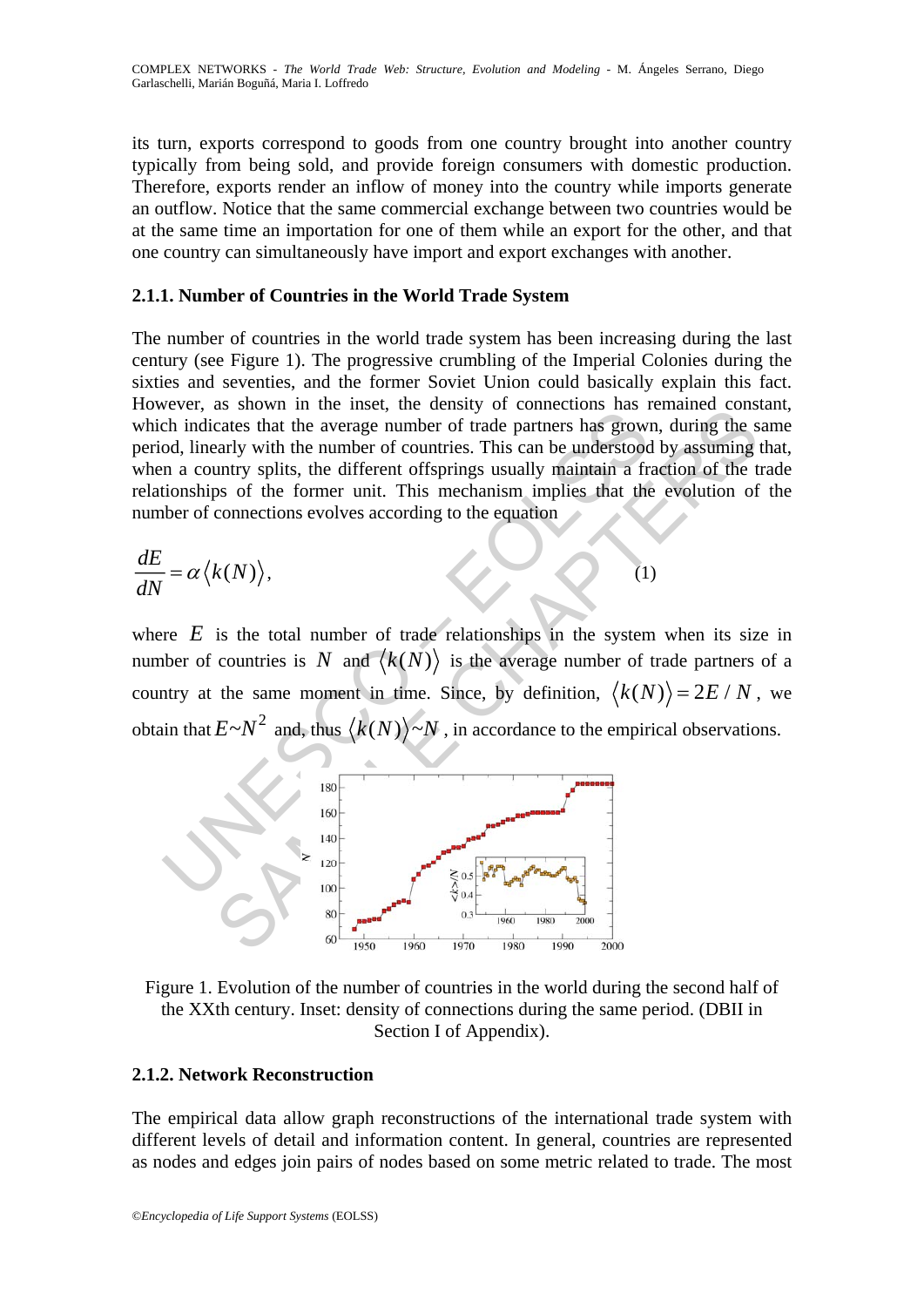COMPLEX NETWORKS - *The World Trade Web: Structure, Evolution and Modeling* - M. Ángeles Serrano, Diego Garlaschelli, Marián Boguñá, Maria I. Loffredo

basic representation is a graph where a pair is connected through an undirected and unweighted link whenever a commercial exchange between them is reported. More sophisticated representations take also into consideration the amount of the exchange, so that links are not anymore binary, just present or absent, but have an associated weight that introduces a new level of heterogeneity in the picture.

On top of this, the directionality of the connections can also be taken into account to consider links with different orientation and/or different incoming and outgoing weights, or purely directional weighted connections corresponding to net trade imbalances.

ergincal graph ancesty provinces become the connectivity in<br>tem. The adjacency matrix **A** that compiles the connectivity in<br>ses in the network has entries  $a_{ij}$  with values 1 or 0, dependin<br>ther country *i* has or not an grap area and international and the connectivity information and energy provinces interactional and energy matrix **A** that compiles the connectivity information between the network has entries  $a_{ij}$  with values 1 or 0, d Despite its simplicity, the most basic representation of the WTW as an undirected unweighted graph already provides relevant information about the international trade system. The adjacency matrix  $\bf{A}$  that compiles the connectivity information between nodes in the network has entries  $a_{ij}$  with values 1 or 0, depending respectively on whether country  $i$  has or not an exchange with country  $j$ . The dual attribute of trade exchanges, that at the same time are imports for one country while exports for the other, can be exploited to reconstruct a consistent unweighted undirected adjacency matrix **A** from the import and export databases. In mathematical terms  $I_{ii} = E_{ii}$ , where **I** is the import adjacency matrix with entry  $I_{ii}$  equal to 1 if *i* imports from *j* and 0 otherwise, and **E** the export adjacency matrix with  $E_{ii}$  equal to 1 if country *i* exports to country *j* . The adjacency matrix **A** is calculated as

$$
a_{ij} = \frac{I_{ij} + E_{ji}}{1 + \delta_{I_{ij} + E_{ji}, 2}}
$$
 (2)

where  $\delta_{x,y}$  is the Kronecker delta function. This method enables to obtain an adjacency matrix where each connection is relevant at least to one of the two involved countries, even when only partial information is reported, as in the case of a bounded number of merchandizes. An alternative reconstruction of the undirected adjacency matrix would consider just bidirectional edges, but in the following we consider **A** as defined in Eq. (2).

-

- -

> TO ACCESS ALL THE **48 PAGES** OF THIS CHAPTER, Visit: [http://www.eolss.net/Eolss-sampleAllChapter.aspx](https://www.eolss.net/ebooklib/sc_cart.aspx?File=E6-200-05)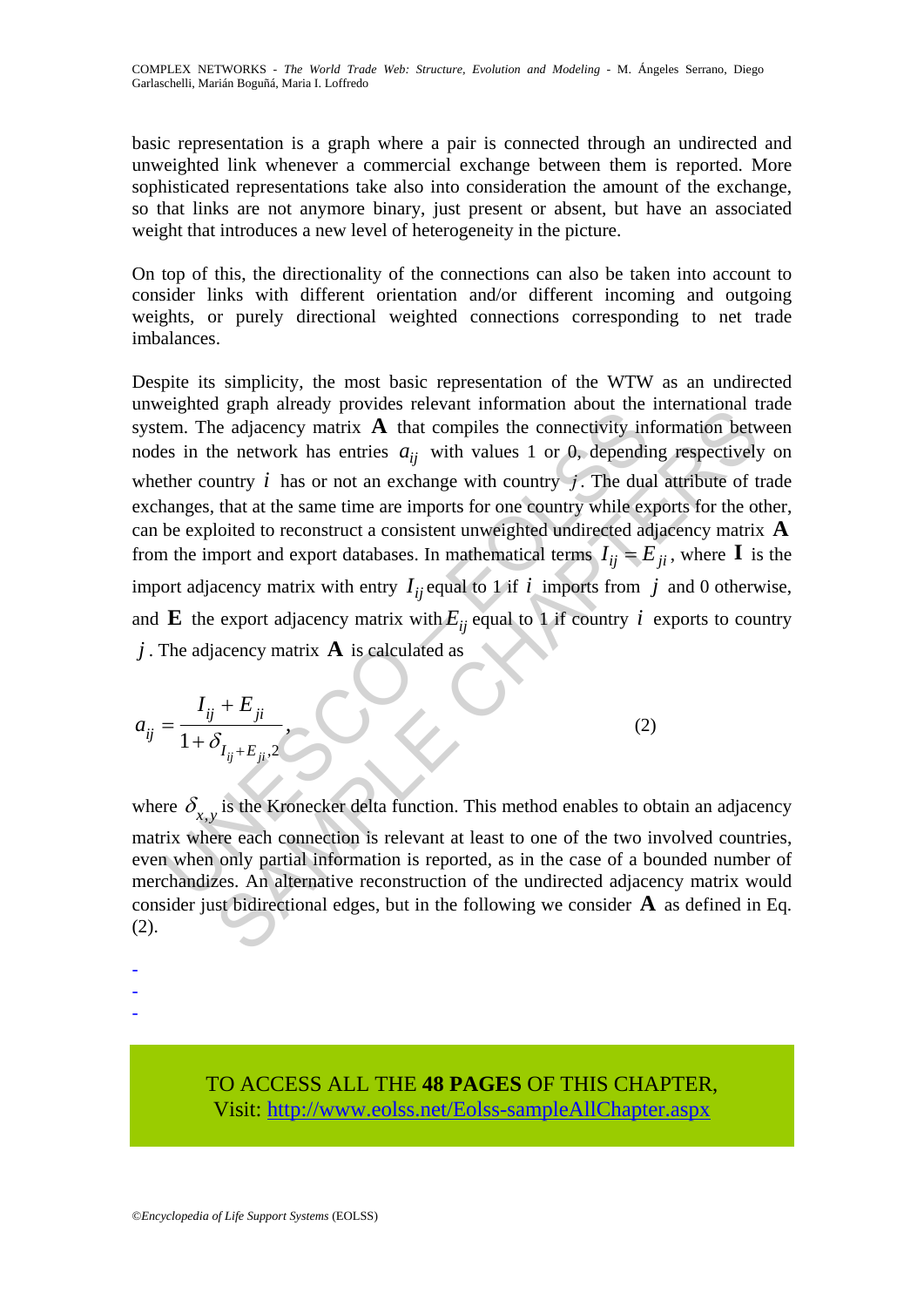COMPLEX NETWORKS - *The World Trade Web: Structure, Evolution and Modeling* - M. Ángeles Serrano, Diego Garlaschelli, Marián Boguñá, Maria I. Loffredo

#### **Bibliography**

Barigozzi M., Fagiolo G., Garlaschelli D. (2009). The Multi-Network of International Trade: A Commodity-Specific Analysis. *http://arxiv.org/abs/0908.1879* [A commodity-specific analysis of the World Trade Web].

Bergstrand J. H. (1985). The gravity equation in international trade: some microeconomic foundations and empirical evidence. *The Review of Economics and Statistics* **67**(3), 474-481. [Derivation of the gravity equation and modifications from theoretical economic principles].

Bhattacharya K., Mukherjee G., Saramäki J, Kaski K., Manna S.S. (2008). The International Trade Network: weighted network analysis and modeling. *Journal of Statistichal Mechanics* L02002. [Time evolution of the weighted network analysis and non-conservative dynamical model based on the gravity law].

Caldarelli G., Capocci A., De Los Rios P., Muñoz M.A. (2002). Scale-Free Networks from Varying Vertex Intrinsic Fitness. *Physical Review Letters* **89**, 258702. [Definition of the "fitness" or "hidden variable" network model].

Centeno M. A., Cooke A, Curran S. R. (2006). NetMap combined studies, mapping globalization project. Princeton University, University of Washington, Princeton/Washington [Project devoted to empirical work on globalization and international trade].

Fagiolo G. (2006). Directed or Undirected? A New Index to Check for Directionality of Relations in Socio-Economic Networks. *Economics Bulletin* **3**, 34: 1-12. [Index of directedness of weighted and unweighted networks].

Fagiolo G., Reyes J., Schiavo S. (2008). On the topological properties of the world trade web: A weighted network analysis. *Physica A* **387**, 3868–3873. [Weighted network analysis of the world trade web and its evolution over time].

Fagiolo G., Reyes J., Schiavo S. (2009). World-trade web: Topological properties, dynamics, and evolution. *Physical Review E* **79**, 036115. [Evolution of the statistical properties of the world trade web].

ble" network model].<br>
eno M. A., Cooke A. Curran S. R. (2006). NetMap combined studies, mapping<br>
ereton University, University of Washington, Princeton/Washington [Project<br>
con globalization and international trade].<br>
blo work model].<br>
A., Cooke A, Curran S. R. (2006). NetMap combined studies, mapping globalization priversity, University of Washington, Princeton/Washington [Project devoted to emploidization and international trade].<br>
2006). Garlaschelli D., Di Matteo T., Aste T., Caldarelli G., Loffredo M.I. (2007). Interplay between topology and dynamics in the World Trade Web. *European Physical Journal B* **57**, 159. [Model of the directed version of the WTW and its interplay with GDP evolution].

Garlaschelli D., Loffredo M. I. (2004). Fitness-dependent topological properties of the World Trade Web. *Physical Review Letters* **93**, 188701. [Seminal paper on the explicit relation between the undirected WTW topology and GDP].

Garlaschelli D., Loffredo M. I. (2004). Patterns of Link Reciprocity in Directed Networks. *Physical Review Letters* **93**, 268701. [Study of the reciprocity of the WTW and other directed networks].

Garlaschelli D., Loffredo M. I. (2005). Structure and evolution of the world trade network. *Physica A* **355**, 138-144. [Study of the relation between the directed and undirected WTW topology, and its evolution].

Gleditsch K. S. (2002). Expanded Trade and GDP data. *Journal of Conflict Resolution* **46**, 712-24. [Paper describing an expanded trade and GDP dataset].

Hidalgo C. A., Klinger B., Barabási A.-L., Hausmann R. (2007). The Product Space Conditions the Development of Nations. *Science* **317**, 482-487 [A paper on the network properties of the trade between nations during their development].

Krugman P.R., Obstfeld M. (2005). International economics: theory and Policy, 7th edn. Addison-Wesley, Lebanon. [Classical standard textbook on international economics.]

Newman M.E.J (2003). The structure and function of complex networks. *SIAM Review* **45**, 167–256. [A comprehensive review of basic aspects of complex network theory].

Serrano M. A., Boguñá M., Pastor-Satorras R. (2006). Correlations in weighted networks. Phys. Rev. E 74, 055101(R). [Definitions of weighted correlation measures in complex weighted networks].

Serrano M.A. (2007). Phase transition in the globalization of trade. *Journal of Statistical Mechanics*